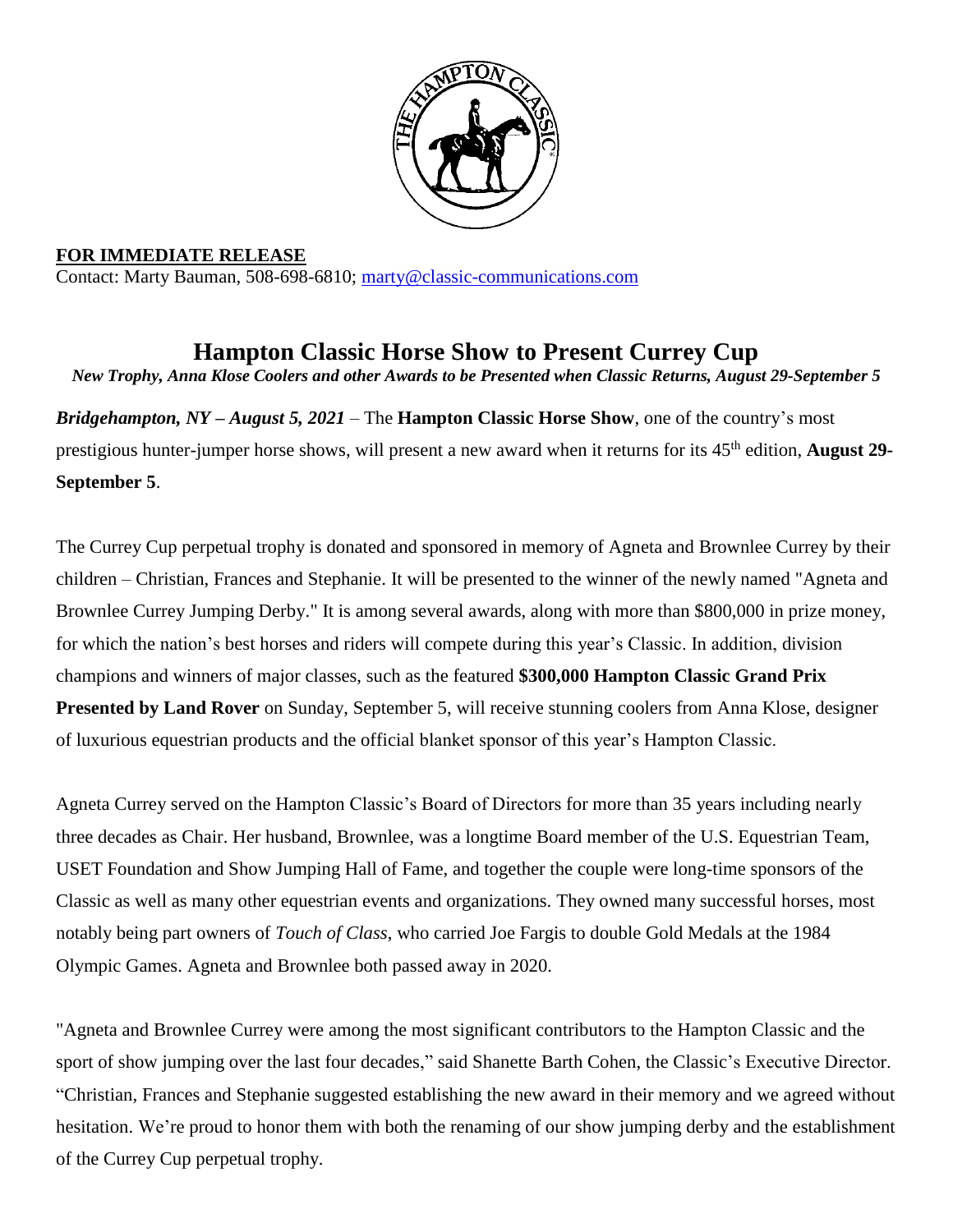"We are also thrilled to welcome Anna Klose as a new sponsor of the Classic," added Cohen. "Anna Klose is a highly respected designer of luxurious products both within and outside the equestrian world. The brand will have a booth in our Boutique Garden featuring a wide range of her beautiful of bags and horse blankets. I know it will be very popular!"

"I started our equestrian manufactory to outfit the most elegant horses, riders and shows in the world – with a look and a class that matches their exceptional performance," said Anna Klose. "That is exactly what I will be looking forward to at the Hampton Classic."

As part of its presence at the Classic, Anna Klose is also sponsoring the Adult Amateur Jumper division. Other significant awards being presented during the Classic include the **\$5,000 Mane 'n Tail Hunter Rider Challenge,** which will award \$5,000 to the rider who accumulates the most points at the Old Salem Farm Spring Horse Shows and the Hampton Classic Horse Show in designated hunter divisions.

Bottles of Château D'Esclans will be awarded to the top three finishers in the **\$300,000 Hampton Classic Grand Prix CSI\*\*\*\* presented by Land Rover** and a **LONGINES** timepiece will be awarded to the winning rider of the \$73,000 Longines Cup, the \$75,000 Grand Prix Qualifier and the Hampton Classic Grand Prix. The **\$30,000 LONGINES Rider Challenge** awards a \$30,000 cash prize and a timepiece to the rider who accumulates the most points in the horse show's Open Jumper Division. The Hampton Classic is proud to have LONGINES as its official timekeeper.

There is also a new groom's award for the winning groom of the Classic's **\$10,000 Equitation Championship presented by Palm Beach International Academy**, courtesy of Beval Saddlery. The Classic is also presenting a \$500 cash prize to the grooms of the winning horse of the \$10,000 Hunter Classic, courtesy of Aden Brook, and of the Grand Prix. Also, the **Show Jumping Hall of Fame Style of Riding Award** is presented to the Junior Jumper rider who throughout the week best exemplifies the American style of equitation, as modeled by riders such as Show Jumping Hall of Famers Conrad Homfeld and Joe Fargis.

Each year approximately 50,000 people – including many A-list celebrities – come to watch the nation's best equestrian athletes compete at the Hampton Classic. The world-class event showcases more than 1,500 horses competing in 200 hunter, jumper and equitation classes. There are classes for horses and riders of all ages and abilities ranging from leadline all the way up to grand prix show jumping. The Hampton Classic also hosts classes for riders with disabilities.